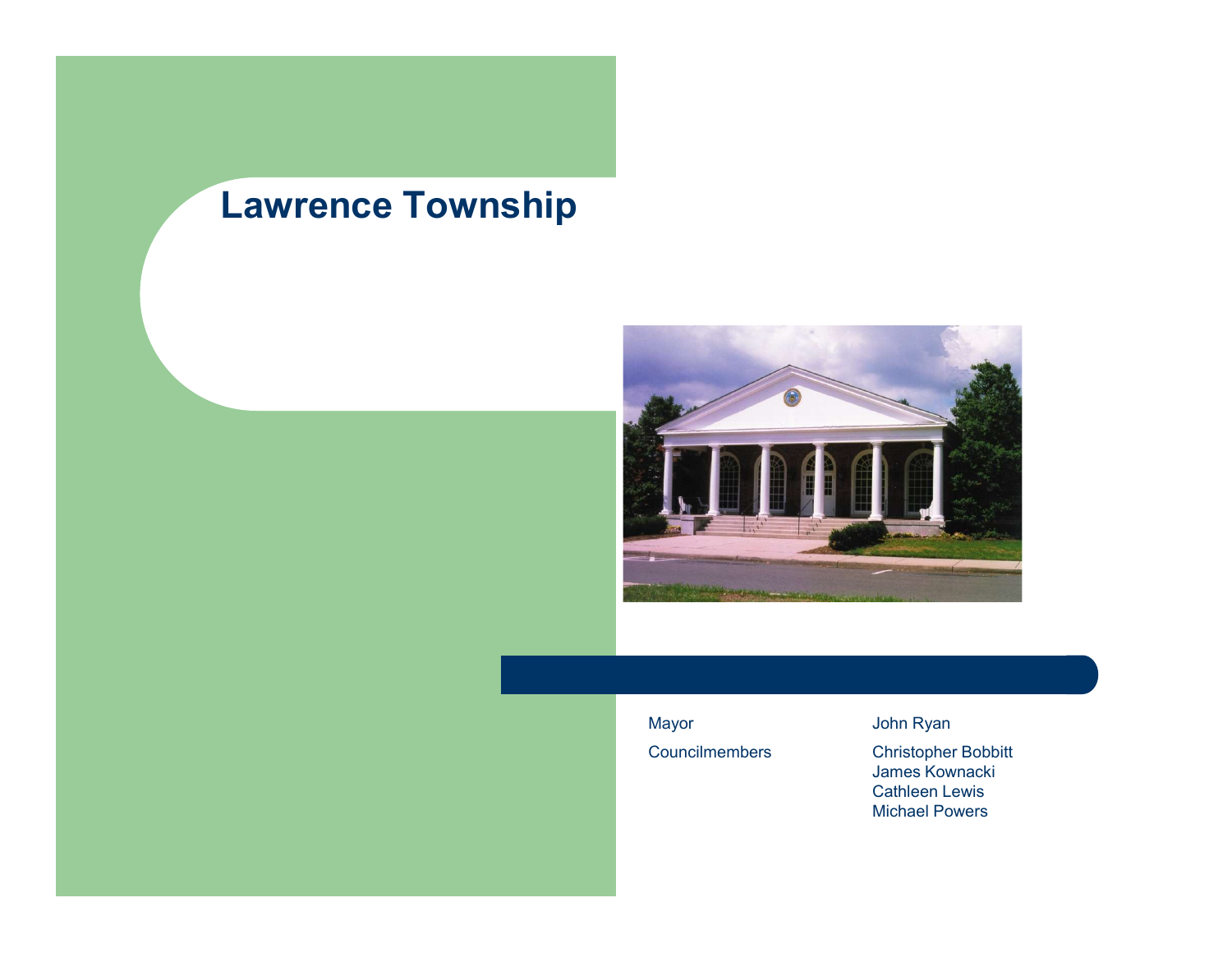# January 18th, 2022

- 
- 
- 
- 
- 
- 
- 
- 
- 
- 
- 

- Lawrence To<br>
January 18<sup>th</sup>, 2022<br>
> 12/31/2021 Close of 2021 Fiscal Year<br>
> 01/18/2022 Recommended Budget to Council<br>
> 01/24/2022 Estimated Opening of 2022 Fiscal Year Lawrence Tow<br>
January 18<sup>th</sup>, 2022<br>
<br>
<br>
<br>
201/18/2021 Close of 2021 Fiscal Year<br>
<br>
201/18/2022 Recommended Budget to Council<br>
201/24/2022 Estimated Opening of 2022 Fiscal Year<br>
Accounting and Purchasing System **Lawrence Township**<br> **January 18<sup>th</sup>, 2022**<br>
<br>
2022 Close of 2021 Fiscal Year<br>
201/18/2022 Recommended Budget to Council<br>
201/24/2022 Estimated Opening of 2022 Fiscal Year<br>
201/31/2022 Annual Debt Statement Due to DLGS Accounting and Purchasing System **January 18<sup>th</sup>, 2022**<br>
→ 12/31/2021 Close of 2021 Fiscal Year<br>
→ 01/18/2022 Recommended Budget to Council<br>
→ 01/24/2022 Estimated Opening of 2022 Fiscal Year<br>
→ 01/31/2022 Annual Debt Statement Due to DLGS<br>
→ 02/10/2022 **January 18<sup>th</sup>, 2022**<br>
→ 12/31/2021 Close of 2021 Fiscal Year<br>
→ 01/18/2022 Recommended Budget to Council<br>
→ 01/24/2022 Estimated Opening of 2022 Fiscal Year<br>
→ 01/31/2022 Annual Debt Statement Due to DLGS<br>
→ 02/10/2022
	-
	-

→ 12/31/2021<br>
→ 12/31/2021<br>
→ 01/18/2022<br>
→ 01/24/2022<br>
→ 01/31/2022<br>
→ 01/31/2022<br>
→ 02/10/2022<br>
→ 02/10/2022<br>
→ 03/15/2022<br>
→ 03/15/2022<br>
→ Docal Review<br>
→ DLGS Review (required every 3 years<br>
→ Local Review<br>
→ DLGS R Local Recommended Budget to Council<br>
→ 12/31/2022 Recommended Budget to Council<br>
→ 11/34/2022 Estimated Opening of 2022 Fiscal Year<br>
→ 11/31/2022 Annual Debt Statement Due to DLGS<br>
→ 22/10/2022 Annual Financial Statement N.J.A.C 5:30-7) → 12/31/2021 Close of 2021 Fiscal Year<br>
→ 01/18/2022 Recommended Budget to Council<br>
→ 01/24/2022 Estimated Opening of 2022 Fiscal Year<br>
→ 01/31/2022 Annual Debt Statement Due to DLGS<br>
→ 02/10/2022 Annual Financial Stateme 06/10/2022 \$9,568,000 BAN2 Matures and Reissue 06/30/2022<br>
Annual Debt Statement Due to DLGS<br>
Annual Debt Statement Due to DLGS<br>
202/10/2022<br>
Annual Financial Statement Due to DLGS<br>
203/15/2022<br>
Annual Financial Statement Due to DLGS<br>
203/15/2022<br>
Local Review<br>
DLGS R Accounting and Purchasing System<br>
→ 01/31/2022 Annual Debt Statement Due to DLGS<br>
→ 02/10/2022 Annual Financial Statement Due to DLGS<br>
→ 03/15/2022 Introduced Budget to Council<br>
→ Local Review DLGS Review (required every

- 
- 
- -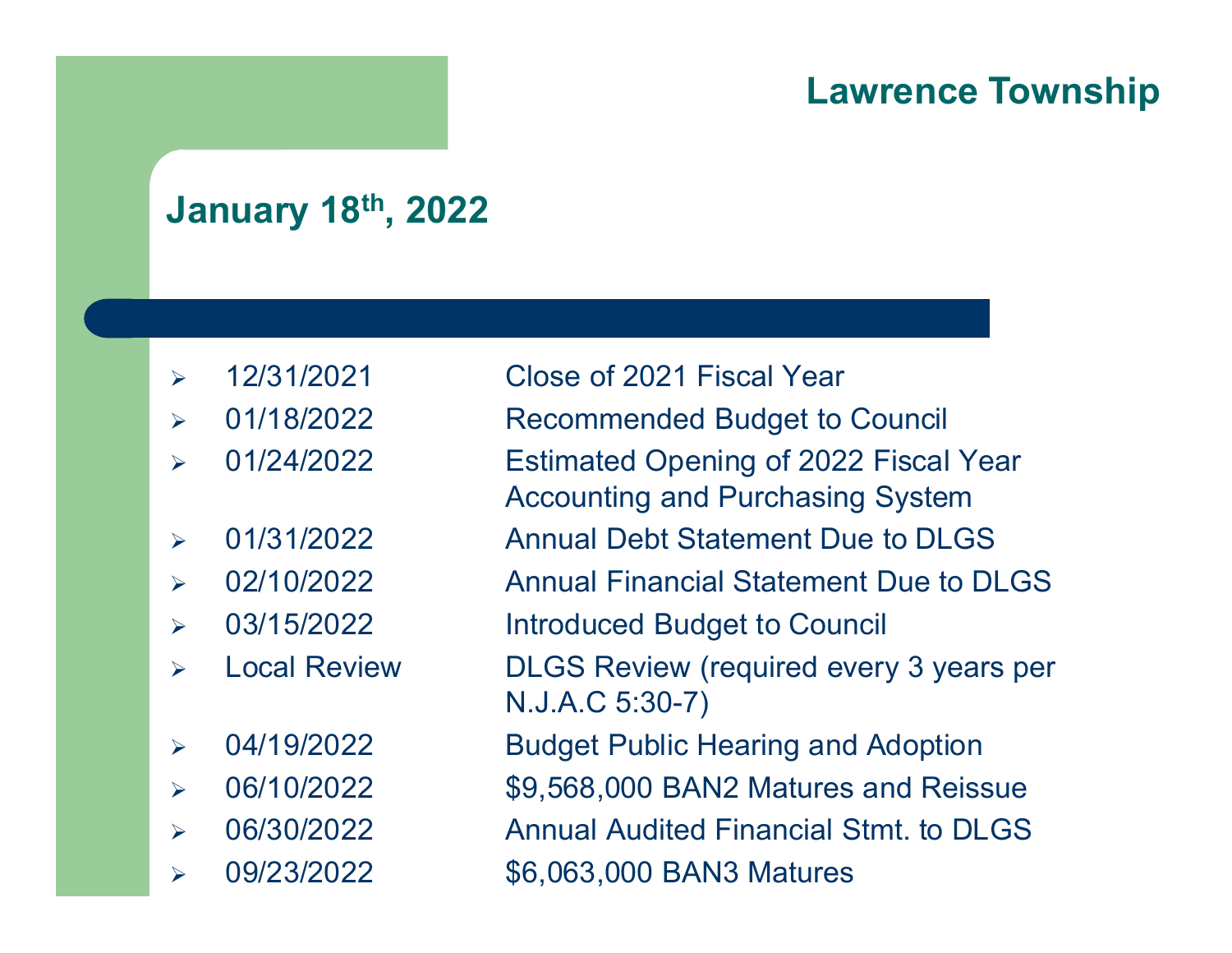# Lawrence Township Accounting Overview

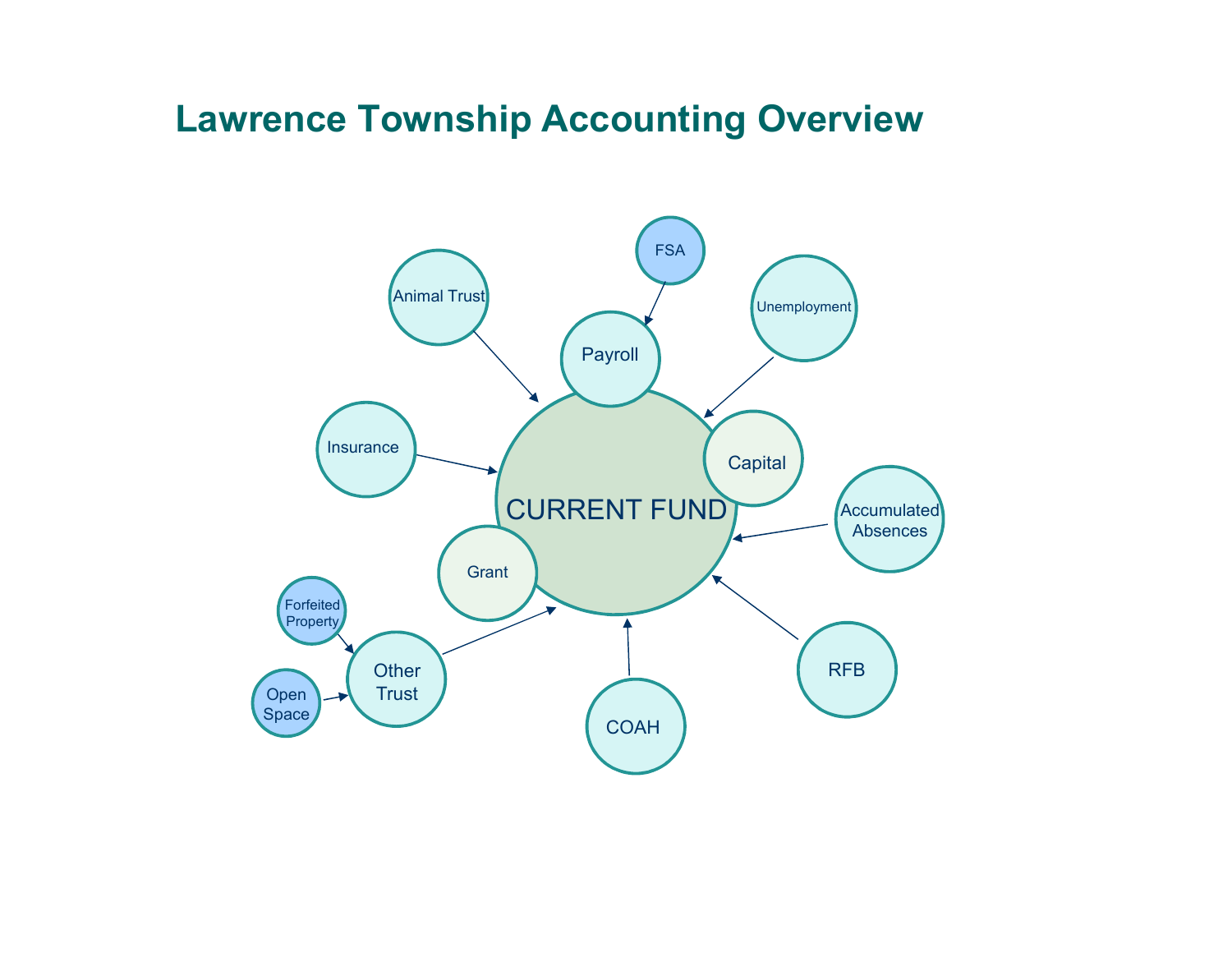# Financial Facts

- 
- 
- Financial Facts<br>● Aa1 Moody's Rating<br>● 1.0% and 1.0% Interest Rates on BAN2 and B<br>● 11,171 Properties that generate tax rever
- **Lawrence Townsh**<br>
Financial Facts<br>
 Aa1 Moody's Rating<br>
 1.0% and 1.0% Interest Rates on BAN2 and BAN3<br>
 11,171 Properties that generate tax revenue<br>
 88 Number of Tax Line Items in Tax Sale including 3 COAH Lawrence Towns<br>
Financial Facts<br>
● Aa1 - Moody's Rating<br>
● 1.0% and 1.0% - Interest Rates on BAN2 and BAN3<br>
● 11,171 – Properties that generate tax revenue<br>
● 88 - Number of Tax Line Items in Tax Sale including 3 COAH<br>
(A **Financial Facts**<br>
• Aa1 - Moody's Rating<br>
• 1.0% and 1.0% - Interest Rates on BAN2 and BAN3<br>
• 11,171 – Properties that generate tax revenue<br>
• 88 - Number of Tax Line Items in Tax Sale including 3 COAH<br>
(Authorization to (Authorization to Purchase on Behalf of Lawrence Township) Financial Facts<br>
● Aa1 - Moody's Rating<br>
● 1.0% and 1.0% - Interest Rates on BAN2 and BAN3<br>
● 11,171 – Properties that generate tax revenue<br>
● 88 - Number of Tax Line Items in Tax Sale including 3 COAH<br>
(Authorization to • Aa1 - Moody's Rating<br>
• 1.0% and 1.0% - Interest Rates on BAN2 and BAN3<br>
• 1.1,171 – Properties that generate tax revenue<br>
• 88 - Number of Tax Line Items in Tax Sale includ<br>
(Authorization to Purchase on Behalf of Lawr
- 
-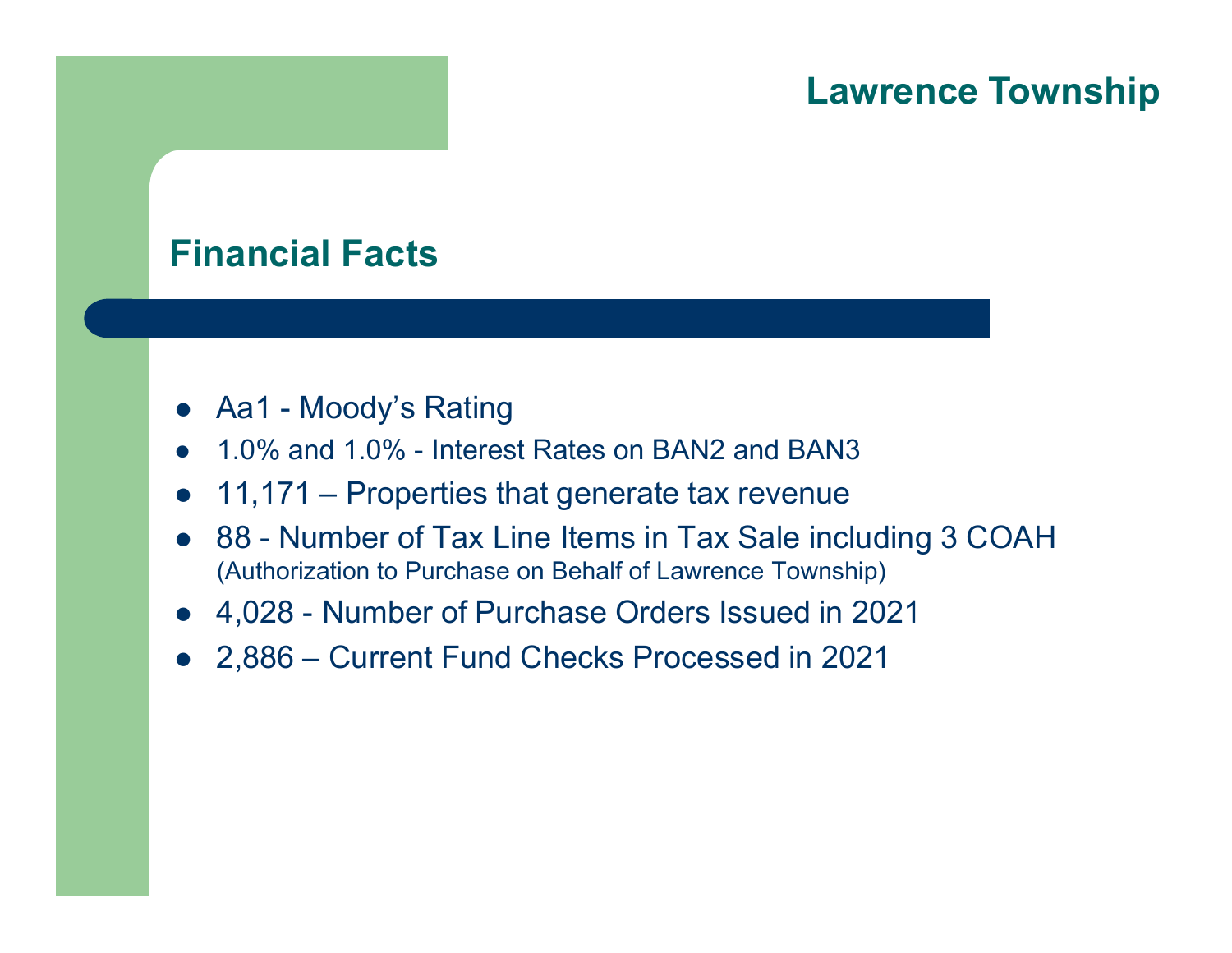# 2022 Recommended Budget

|                                                        |              |      |                                                                                                    | <b>Lawrence Township</b>   |                                   |
|--------------------------------------------------------|--------------|------|----------------------------------------------------------------------------------------------------|----------------------------|-----------------------------------|
| <b>2022 Recommended Budget</b>                         |              |      |                                                                                                    |                            |                                   |
|                                                        |              |      |                                                                                                    |                            |                                   |
|                                                        | 2022         | 2021 |                                                                                                    | 2022                       | 2021                              |
| Surplus                                                | 6,850,000.00 |      | 6,850,000.00 S&W Inside Caps (c)                                                                   |                            | 16,147,002.00   15,623,308.00     |
| MRA(a)                                                 | 830,000.00   |      | 15,612,169.38 14,504,231.95 OE Inside Caps (c)                                                     |                            | 14, 205, 901.45   13, 713, 594.15 |
| Deliquent Taxes<br>Amount to Be Raised by Taxation (b) |              |      | 830,000.00 Statutory Expenditures Inside Caps (c)<br>29,659,134.15 27,760,451.69 S&W Oustside Caps | 3,724,236.00<br>278,000.00 | 3,699,601.00<br>746,167.23        |
|                                                        |              |      | OE Outside Caps                                                                                    | 8,918,375.80               | 6,743,855.48                      |
|                                                        |              |      | Debt Service, CIF & Deferred Charges                                                               | 5,311,125.00               | 5,183,736.88                      |
|                                                        |              |      | Reserve for Uncollected Taxes                                                                      | 4,366,663.28               | 4,234,420.90                      |
| Total Anticipated Revenues                             |              |      | 52,951,303.53 49,944,683.64 Total Appropriations                                                   |                            | 52,951,303.53 49,944,683.64       |
| (a) Cannot anticipate more than received               |              |      | (c) Inside Caps Subject to DLGS CAP Calculation                                                    |                            |                                   |
| in immediate previous year                             |              |      |                                                                                                    |                            |                                   |
| (b) Taxation Subject to Levy CAP Calculation           |              |      |                                                                                                    |                            |                                   |
|                                                        |              |      |                                                                                                    |                            |                                   |
|                                                        |              |      |                                                                                                    |                            |                                   |
|                                                        |              |      |                                                                                                    |                            |                                   |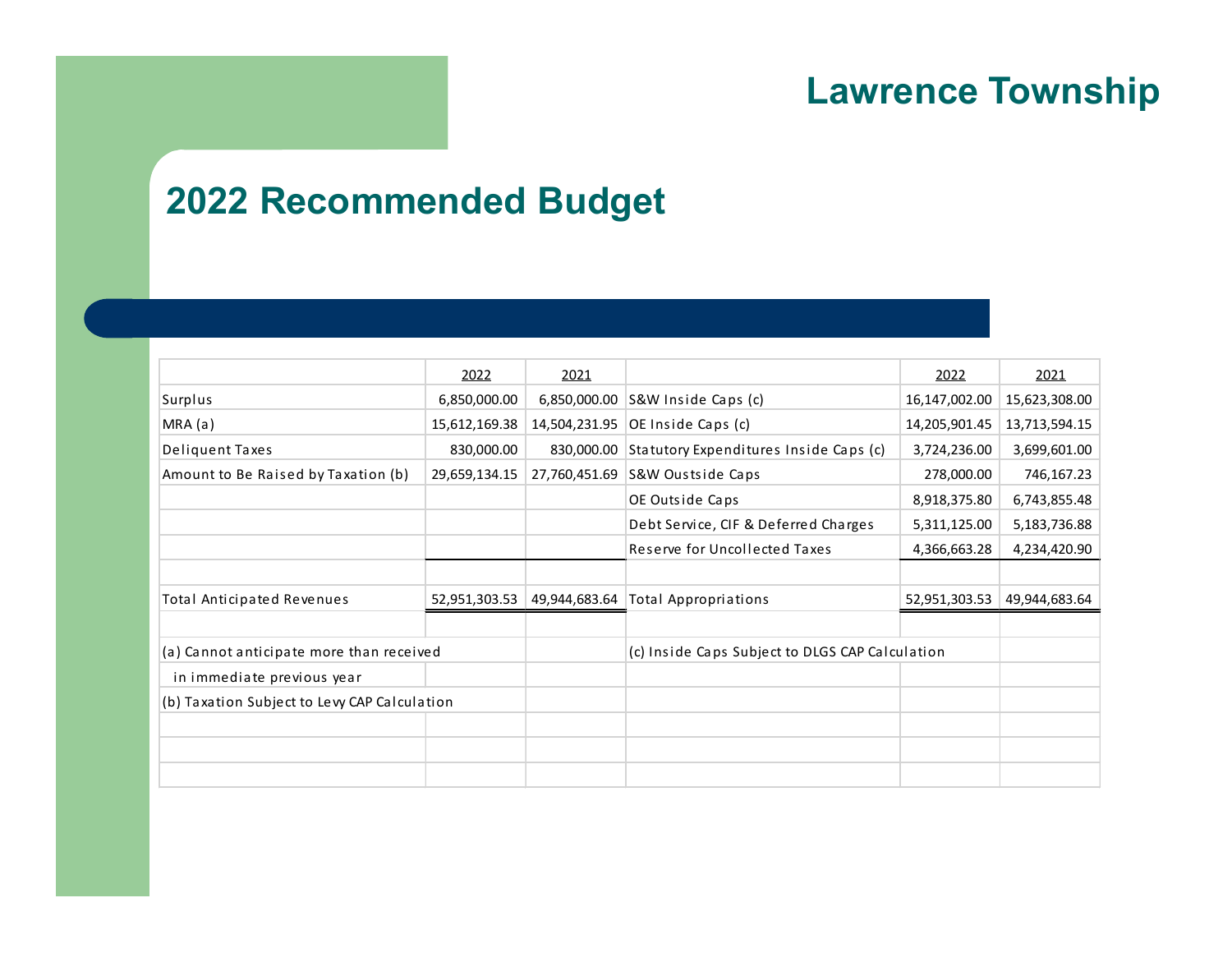# January 18th, 2022

# Key Appropriation Changes in Tax Cents

|                           |                                        |            | <b>Lawrence Township</b> |
|---------------------------|----------------------------------------|------------|--------------------------|
| <b>January 18th, 2022</b> |                                        |            |                          |
|                           | Key Appropriation Changes in Tax Cents |            |                          |
|                           |                                        | Change     | Change                   |
| Line Item                 | <b>Description</b>                     | in Dollars | in Cents                 |
| <b>ELSA</b>               | <b>Sewer Authority</b>                 | \$384,000  | .82 $\phi$               |
| <b>Health Benefits</b>    | <b>NJ State Benefits</b>               | \$346,520  | .74 $\phi$               |
| S&W                       | <b>Contractual Increases</b>           | \$317,950  | .68 <sub>¢</sub>         |
| <b>S&amp;W</b>            | <b>New Positions</b>                   | \$308,744  | .66 $\phi$               |
| <b>RUT</b>                | <b>Uncollected Tax Appropriation</b>   | \$132,242  | .28 $\phi$               |
| <b>Debt Service</b>       | Interest & Principal/CIF               | \$156,758  | .33 $\phi$               |
| <b>Solid Waste</b>        | <b>Municipal Trash Collection</b>      | \$36,350   | .08 <sub>¢</sub>         |
| <b>PERS</b>               | <b>Public Employee Pension</b>         | \$34,546   | .08 <sub>¢</sub>         |
| Totals (rounded)          |                                        |            | $3.67\phi$               |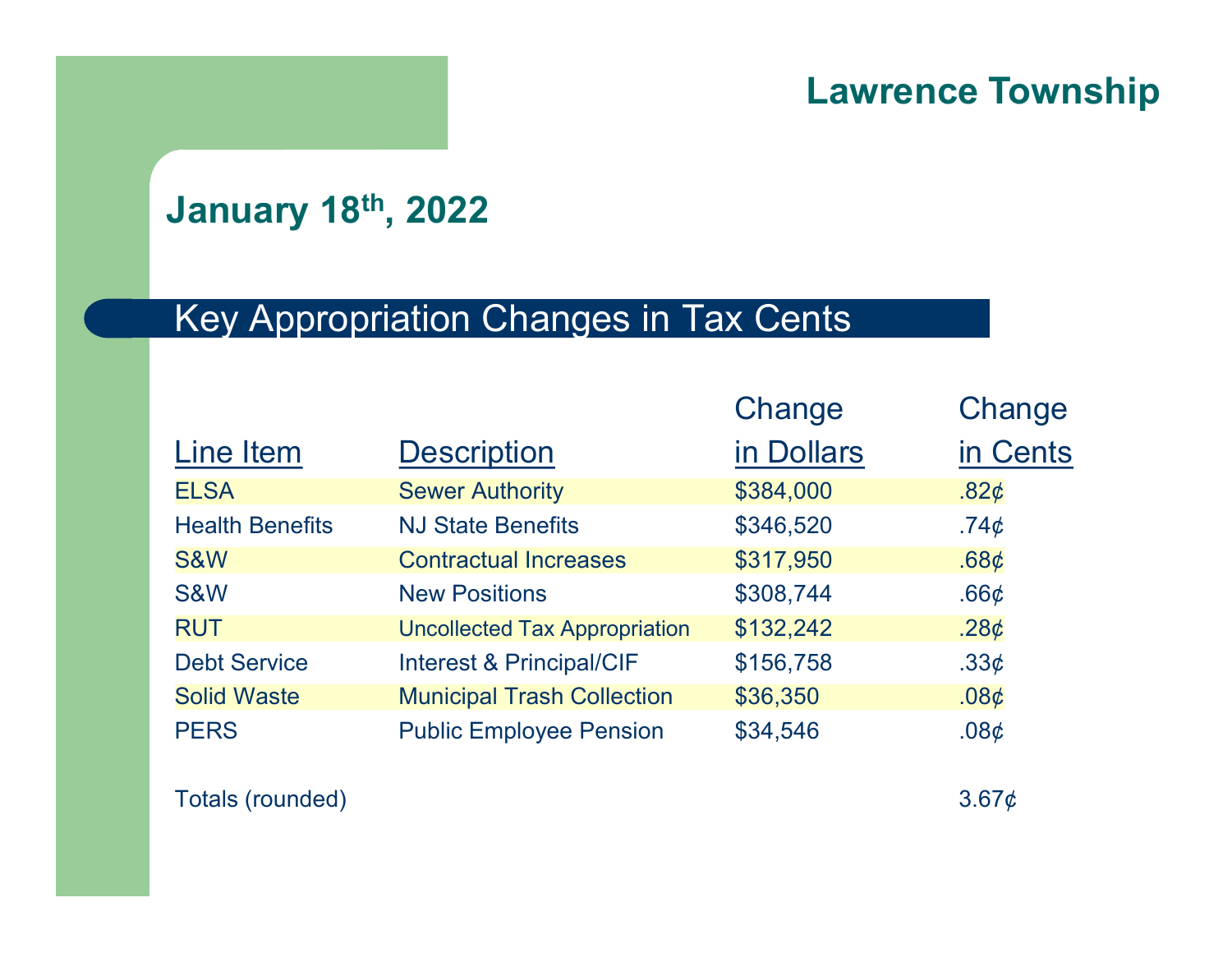# January 18th, 2022

# Key Revenue Changes in Tax Cents

|                           |                                                                                            | <b>Lawrence Township</b> |            |
|---------------------------|--------------------------------------------------------------------------------------------|--------------------------|------------|
| <b>January 18th, 2022</b> |                                                                                            |                          |            |
|                           | <b>Key Revenue Changes in Tax Cents</b>                                                    |                          |            |
|                           |                                                                                            | Change                   | Change     |
| Line Item                 | <b>Description</b>                                                                         | in Cents                 | in Cents   |
| <b>Amt Raised by Tax</b>  | <b>Tax Levy</b>                                                                            | \$1,642,592              | 3.50¢      |
| <b>Change in Ratables</b> | <b>New/Increased Assessments</b>                                                           | \$258,718                | .55 $\phi$ |
| <b>Recreation</b>         | <b>Recreation Revenue</b>                                                                  | \$84,400                 | .18 $\phi$ |
| <b>BANS</b>               | <b>BAN Premiums</b>                                                                        | \$41,229                 | .08 $\phi$ |
| <b>Hotel Tax</b>          | <b>Hotel Tax Revenue</b>                                                                   | \$38,025                 | $.08\phi$  |
| <b>Mall Staffing</b>      | <b>QBM Police</b>                                                                          | \$34,000                 | .07 $\phi$ |
| <b>Interest Income</b>    | <b>Decrease Realized Interest</b>                                                          | (\$153,000)              | (.32¢)     |
| <b>Municipal Assets</b>   | Decrease in Anticipated RV                                                                 | (\$219,450)              | (.47¢)     |
| <b>Totals (rounded)</b>   |                                                                                            |                          | $3.67\phi$ |
|                           | *since 2020: Surplus usage increased by \$1,705,000 which is comprised of:                 |                          |            |
|                           | 2020 Court \$500,000 & 2020 Balance Budget \$450,000; 2021 0¢ Municipal increase \$755,000 |                          |            |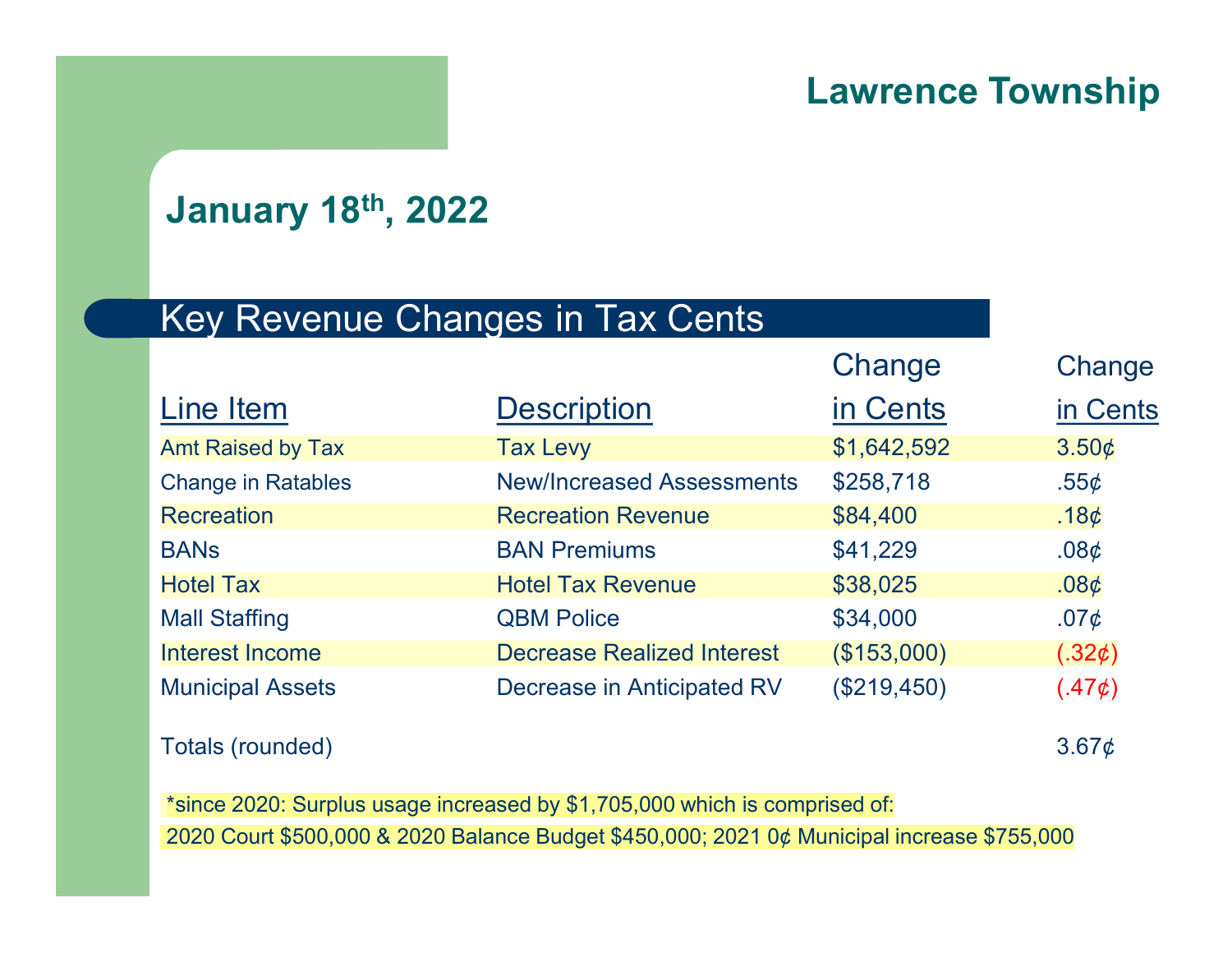# Levy Cap and Appropriation Cap Banks

#### Levy Cap Bank

**Lawrence Township<br>
Levy Cap and Appropriation Cap Banks<br>
Levy Cap Bank<br>
2019 Bank - Balance Available 2022<br>
2020 Bank - Balance Available 2022-2023<br>
2021 Bank - Balance Available 2023-2024<br>
31,082,439<br>
2021 Bank - Balance Levy Cap and Appropriation Cap Banks<br>
Levy Cap Bank<br>
Levy Cap Bank<br>
2019 Bank - Balance Available 2022<br>
2020 Bank - Balance Available 2022-2023<br>
2021 Bank - Balance Available 2023-2024<br>
2022 Bank - Balance Available 2023-Levy Cap and Appropriation Cap Banks<br>
Levy Cap Bank<br>
2019 Bank - Balance Available 2022<br>
2020 Bank - Balance Available 2022-2023<br>
2021 Bank - Balance Available 2023-2024<br>
2022 Bank - Balance Available 2023-2024<br>
31,082,43 Levy Cap and Appropriation Cap Banks<br>
Levy Cap Bank<br>
2019 Bank - Balance Available 2022<br>
2020 Bank - Balance Available 2022-2023<br>
2021 Bank - Balance Available 2023-2024<br>
2022 Bank - Balance Available 2023-2025<br>
Total Ava Levy Cap and Appropriation Cap Banks<br>
Levy Cap Bank<br>
2019 Bank - Balance Available 2022<br>
2020 Bank - Balance Available 2022-2023<br>
2021 Bank - Balance Available 2023-2024<br>
2022 Bank - Balance Available 2023-2025<br>
Total Av** 2020 Bank - Balance Available 2022<br>
2019 Bank - Balance Available 2022<br>
2020 Bank - Balance Available 2022-2023<br>
2022 Bank - Balance Available 2023-2024<br>
3 1,082,439<br>
2022 Bank - Balance Available 2023<br>
2020 Bank - Balance 2019 Bank - Balance Available 2022<br>
2019 Bank - Balance Available 2022-2023 \$ 271,034<br>
2021 Bank - Balance Available 2023-2024 \$1,082,439<br>
2022 Bank - Balance Available 2023-2025 \$ 767,025<br>
2022 Bank - Balance Available 20 2019 Bank - Balance Available 2022<br>
2020 Bank - Balance Available 2022-2023 \$ 271,034<br>
2021 Bank - Balance Available 2023-2024 \$1,082,439<br>
2022 Bank - Balance Available 2023-2025 \$ 767,025<br>
70325<br>
2020 Bank - Balance Avail 2019 Bank - Balance Available 2022<br>
2020 Bank - Balance Available 2022-2023<br>
2022 Bank - Balance Available 2023-2024<br>
3 1,082,439<br>
2022 Bank - Balance Available 2023-2025<br>
5 160,82,439<br>
2022 Bank - Balance Available 2022<br>

### Appropriation Bank

| \$<br>166,560 |
|---------------|
| \$271,034     |
| \$1,082,439   |
| \$767,025     |
| \$2,287,058   |

| \$<br>313,690 |
|---------------|
| \$<br>932,783 |
| \$<br>446,196 |
| \$1,692,669   |